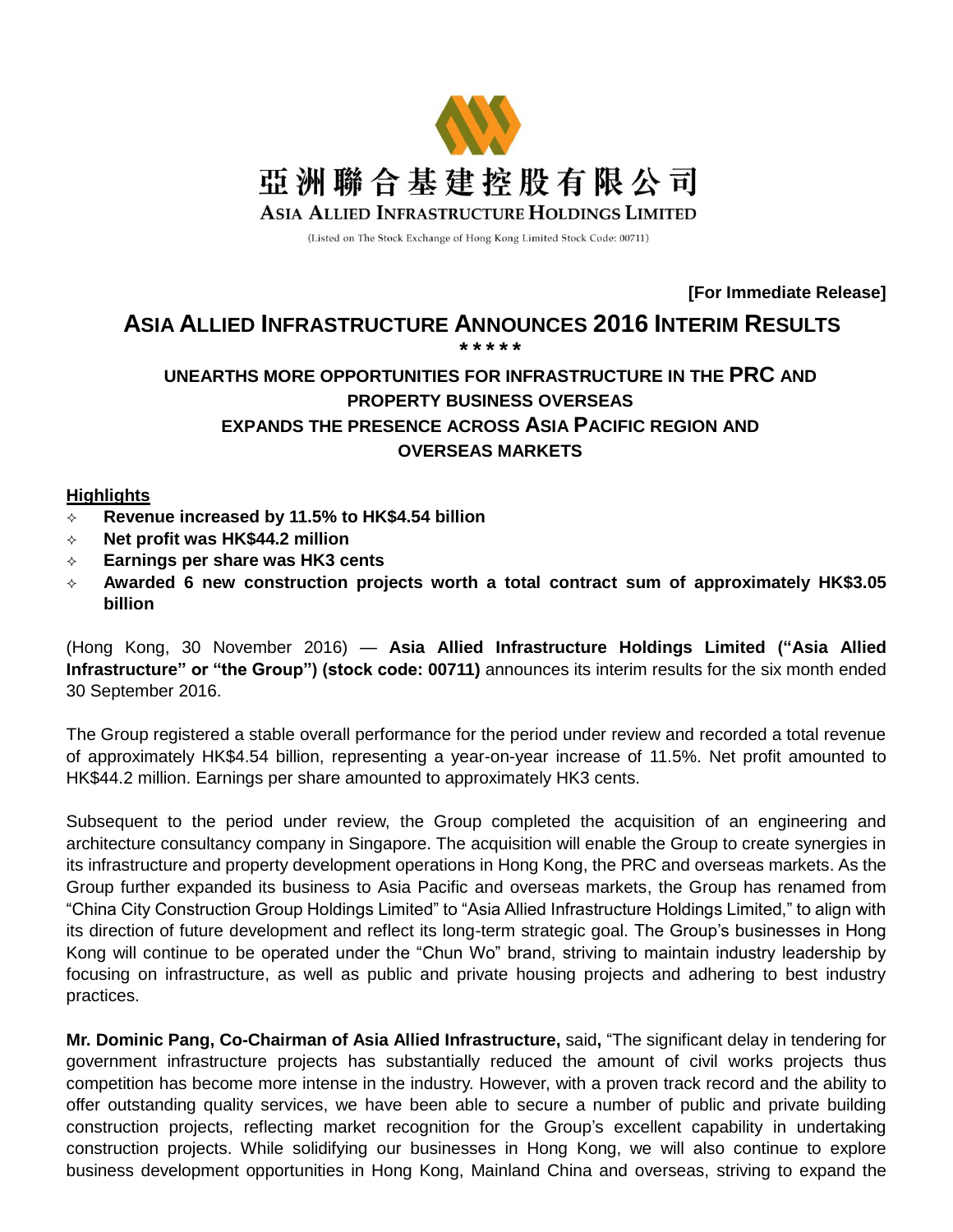30 November 2016, Page 2 of 5

presence of our infrastructure and property development businesses across the broad Asia Pacific region and to overseas markets, thus enhancing the Group's profitability."

### **Construction**

During the period under review, the Group had a steady performance in its core business of construction operations, with all construction contracts proceeding on schedule and a number of major projects completed during the period. During the period under review, the construction segment recorded a revenue of approximately HK\$4.29 billion, representing a year-on-year increase of 11.3%. Profit of the segment was approximately HK\$86.2 million, representing a year-on-year increase of 103.3%. As at 30 September 2016, the total value of the Group's contracts on hand was approximately HK\$34.32 billion, of which outstanding contracts amounted to approximately HK\$14.21 billion, representing an increase of 8.3% and 1.9% respectively compared with the figures of 31 March 2016.

Under the ongoing influence of various external factors, the Hong Kong government continued to postpone the award of large-scale infrastructure projects, resulting in a decline in the number of infrastructure projects undertaken by the Group during the period. Nevertheless, the Group managed to secure six major new contracts with an aggregate value of approximately HK\$3.05 billion, representing an increase of 4.1% compared with HK\$2.93 billion of the corresponding period of last year on the back of its proven track record and excellent service quality, as well as the government's increased land supply. Among the new projects awarded, the Construction of Public Rental Housing Redevelopment at Phases 7 and 8 of Pak Tin Estate had the highest contract value of HK\$1.99 billion, and is expected to be completed in the second quarter of 2019. Another one is the Design and Construction of Redevelopment of Kwai Chung Hospital (Phase I), with a contract value of approximately HK\$370 million and which is expected to be completed in January 2018. In addition, the Group was awarded the contract for Hong Kong International Airport - Terminal 1 Annex and Car Park Advanced Works and the Foundation for Subsidised Sale Flats development at Tseung Kwan O Area 65C2, Phase 1. The new contracts awarded during the period once again demonstrated the market's recognition of the Group's outstanding capacity in undertaking projects.

The Group is committed to mechanising its works procedure and applying more innovative technology and advanced equipment to its projects, as well as flexibly using building designs that can save manpower to cushion itself against rising staff costs. A subsidised housing construction project in Shatin has marked the first-ever adoption of the construction method of using fully precast units. Apart from more effective monitoring of building efficiency and quality, by using this method, staff costs can be reduced and higher profit margins can be attained.

During the period under review, satisfactory progress was achieved for various construction projects, including: the Central-Wan Chai Bypass: Tunnel (North Point Section) and Island Eastern Corridor Link; the Hong Kong-Zhuhai-Macao Bridge Boundary Crossing Facilities – Passenger Clearance Building; the MTR Shatin to Central Link; and Liantang/Heung Yuen Wai Boundary Control Point Site Formation and Infrastructure Works. The Group also completed and delivered seven projects in total, including Wan Chai Development Phase II: Central-Wan Chai Bypass at Hong Kong Convention and Exhibition Centre; the Whampoa Station on the MTR Kwun Tong Line Extension, which was completed in June 2016 with smooth commencement of operation in late October 2016.

### **Property Development and Investment**

During the period under review, the property development and investment segment recorded a revenue of approximately HK\$10.9 million. Profit of the segment was approximately HK\$18.0 million. The Group's residential development project located at Tseng Choi Street, Tuen Mun, has made satisfactory progress. The project is expected to provide about 356 residential units and a commercial floor area of approximately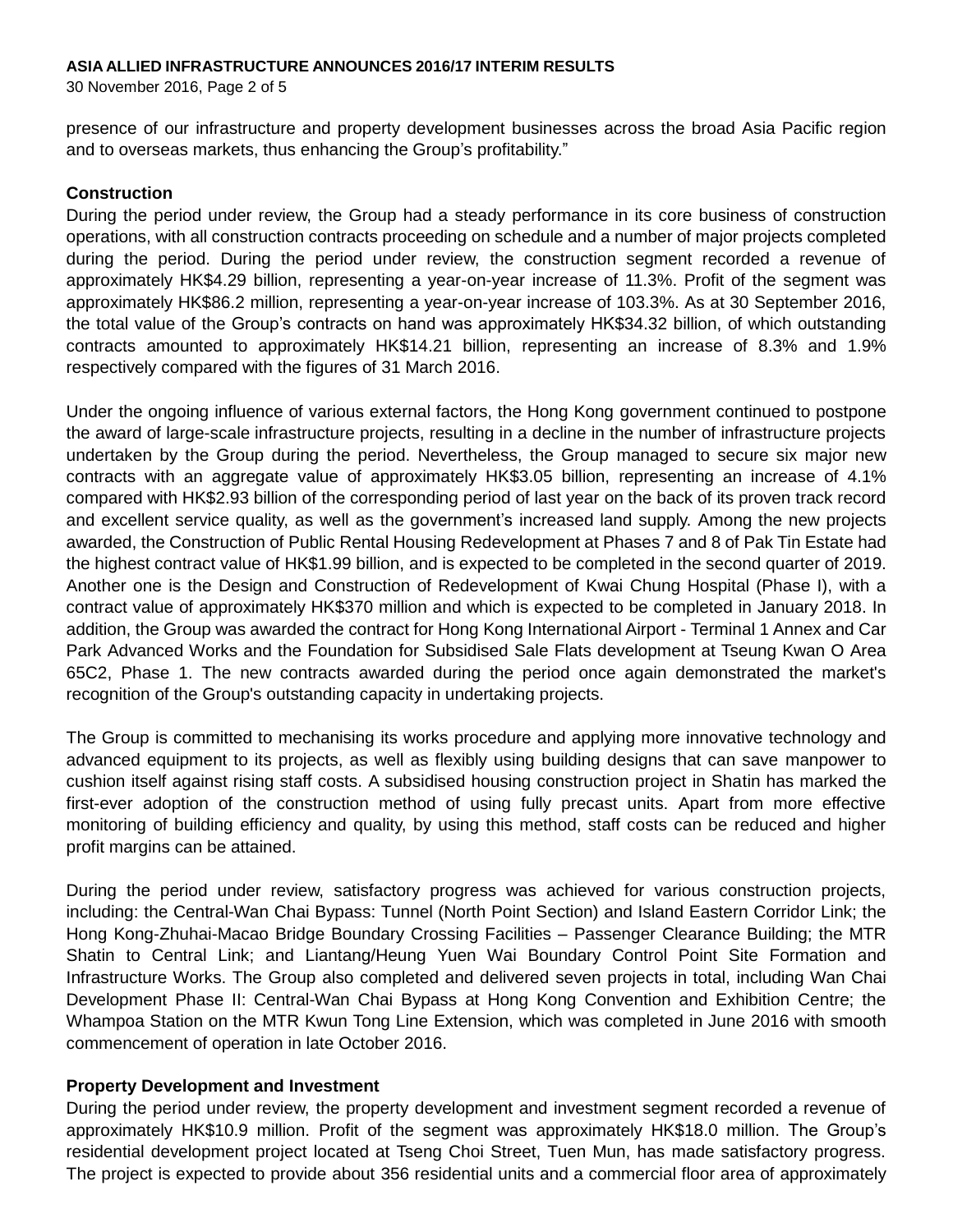30 November 2016, Page 3 of 5

38,000 sq. ft., which is awaiting issue of Presale Consent. Pre-sale of the project is estimated to commence at the end of 2016 and the project is expected to be completed in the first half of 2018. In addition, the Group is applying to the government for a change of land use for the residential project located at Tung Chung Road, it is expected that the construction works will commence in 2018.

Subsequent to the period under review, the Group entered into a provisional agreement with the purchaser in November 2016 for the sale of the shops and car park spaces of Grand View Garden on Hammer Hill Road, Kowloon, at a consideration of HK\$295 million. In addition, the Group has won the tender of a residential property development project at Waterloo Road, Kowloon, Hong Kong on 31 October 2016 at a cash consideration of HK\$668 million.

### **Professional Services**

During the period under review, the Group's security and facility management company, City Services Group Limited ("City Services"), signed a satisfying amount of renewal contracts, including YATA Department Store, DBS Bank and certain properties and residential clubhouses of MTR Corporation Limited. New contracts secured during the period include Two MacDonnell Road, Harbour Green and Shatin Donor Centre of Hong Kong Red Cross Blood Transfusion Service, etc. On the other hand, the Group has been actively exploring the business opportunities arising from large-scale local events in recent years, including venue security service contracts of the Hong Kong Wine & Dine Festival, Hong Kong Food Carnival and Hong Kong Brands & Products Expo.

During the period under review, the Group is planning a spin-off of its professional services for the separate listing on the GEM of City Services.

### **Other Operations**

The Group has continued to expand its business, and secured a management contract for Cross Harbour Tunnel with effect from 1 November 2016.

Meanwhile, leveraging its experience in security services, the Group has extended its business into the high-end safe deposit box rental services, which is expected to commence operation in the first half of 2017. The new business will be operated in a leased basement with a gross floor area of approximately 5,000 sq ft, located at the core business district in Central-Sheung Wan area concentrated with grade A commercial buildings. The basement will be equipped with a security system designed for casinos and safe deposit boxes manufactured in Europe with EU anti-theft and safety certifications. Self-developed strict stringent identity security measures will also be adopted, aiming to satisfy the demand of high-end customers for such premium personal safe deposit box rental service.

### **Outlook & Prospects**

The Group expects that the construction industry in Hong Kong will continue to face various challenges in the short term including surging labour cost, labour shortage and delay in tendering of large-scale infrastructure projects due to political disputes. In the long term, the Group believes that the Hong Kong government will continue its initiative in steadily promoting infrastructure development and increasing housing supply to boost economic growth, leading to promising prospects for the construction industry. In the PRC, the Group believes that the infrastructure investment market based on the public-private partnership (PPP) model has tremendous development potential and the Group will stand out in the bidding of infrastructure projects along the route of the "Belt and Road Initiative" with our extensive experience in the infrastructure business accumulated over the past few decades and the remarkable past performance of our partners in PPP projects. The Group will proactively expand its business in the Asia-Pacific region and overseas markets and also diversify its project natures to achieve sustainable development.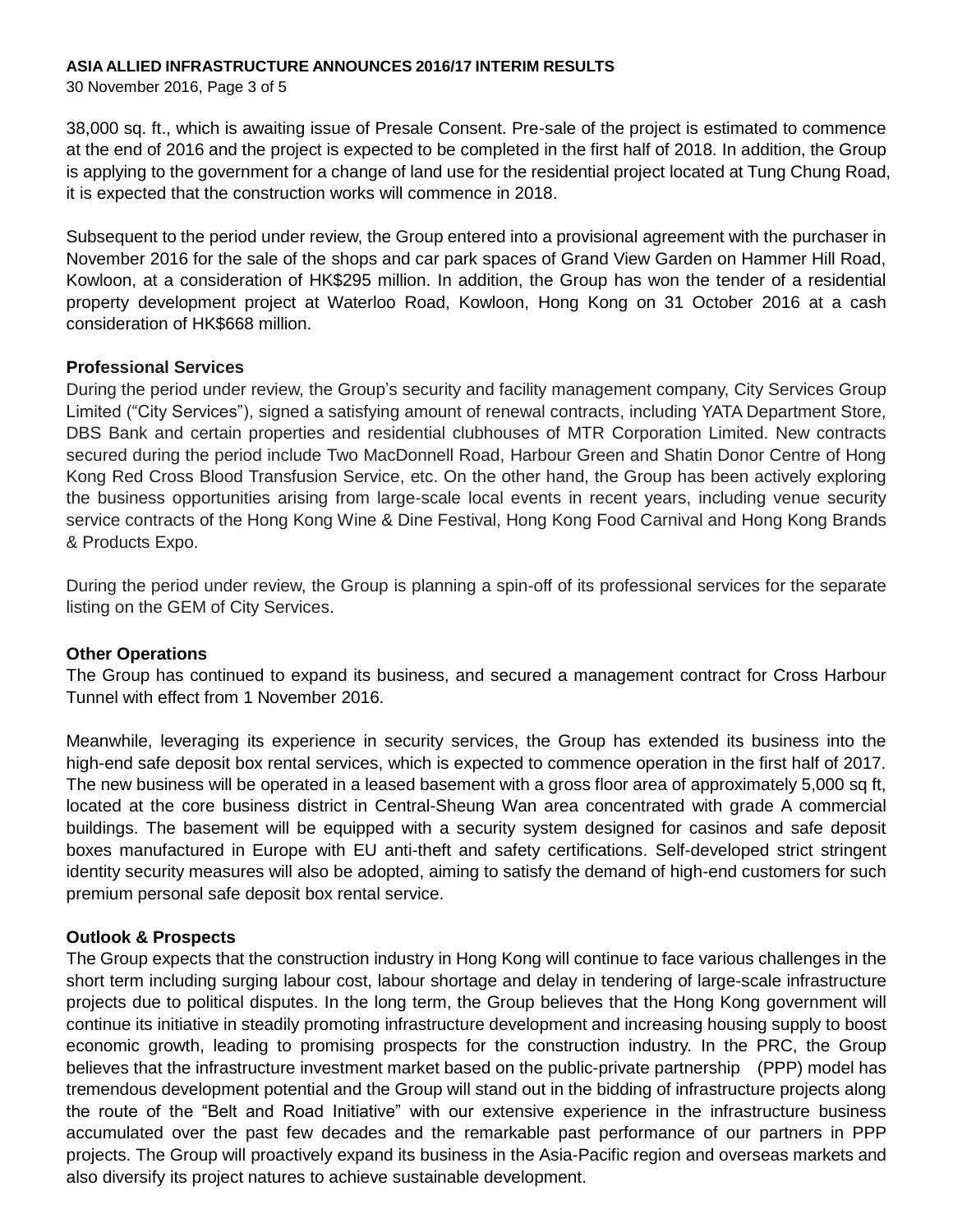30 November 2016, Page 4 of 5

The property development and investment segment will become one of the main drivers for the future development of the Group. Although the Hong Kong government has increased land supply during the past couple of years, players participating in the bid for lands include developers from local and the PRC, thus intensifying the competition for lands. The Group will evaluate participating in the bidding of lands as a sole proprietor or in partnership with other consortiums, and capitalize on its own strengths in construction works, project management and resources allocation to carry out property development projects, so as to explore more high-potential property development opportunities.

Looking ahead, while consolidating its construction and property development business in Hong Kong, the Group will actively invest in quality PPP projects in the PRC and seize the opportunities of large-scale infrastructure development projects under the "Belt and Road Initiative". At the same time, the Group will unleash more synergy to strengthen competitiveness, as well as proactively explore promising property development opportunities in the Asia-Pacific region and overseas markets through collaborative partnership. This will enable the Group to evolve into a leading multinational enterprise with its focus on the Asia-Pacific region while expanding its presence globally.

**Mr. Xu Jianhua, Jerry, Co-Chairman of Asia Allied Infrastructure**, concluded, "Looking ahead, we will continue to identify different development opportunities, leverage the excellent track record and extensive resource networks of our business partners with regard to infrastructure projects in the PRC and through cooperation unearth more opportunities for our infrastructure in the PRC and property business overseas. We will also continue to strengthen our integrated management capability, costs and risks control and at same time boost overall operational efficiency to achieve stable long-term growth."

### **Asia Allied Infrastructure Holdings Limited (stock code: 00711.HK)**

Asia Allied Infrastructure Holdings Limited ("the Group") (stock code: 00711.HK), formerly "Chun Wo Development Holdings Limited, was founded in 1968. The Group initially in construction business was listed on the Main Board of the Hong Kong Stock Exchange in 1993. After years of hard work and rapid development, the Group has become a reputable construction expert and property developer in Hong Kong. Through restructuring shareholding in 2014 and, in active cooperation with strategic partners, the Group has reinforced its business in Hong Kong and business development in Greater China and overseas. Its original construction, property development and property management businesses in Hong Kong have been integrated and expanded to cover also construction management, project consultancy, construction finance and investment. In the future, the Group will explore development opportunities in the Asia Pacific region, with Hong Kong and China as the main focus, and also in overseas markets.

#### **For press enquiries: Strategic Financial Relations Limited**

Cindy Lung (852) 2864 4867 cindy.lung@sprg.com.hk Isabel Kwok (852) 2864 4824 isabel.kwok@sprg.com.hk Sophie Du (852) 2114 4901 [sophie.du@sprg.com.hk](mailto:sophie.du@sprg.com.hk)